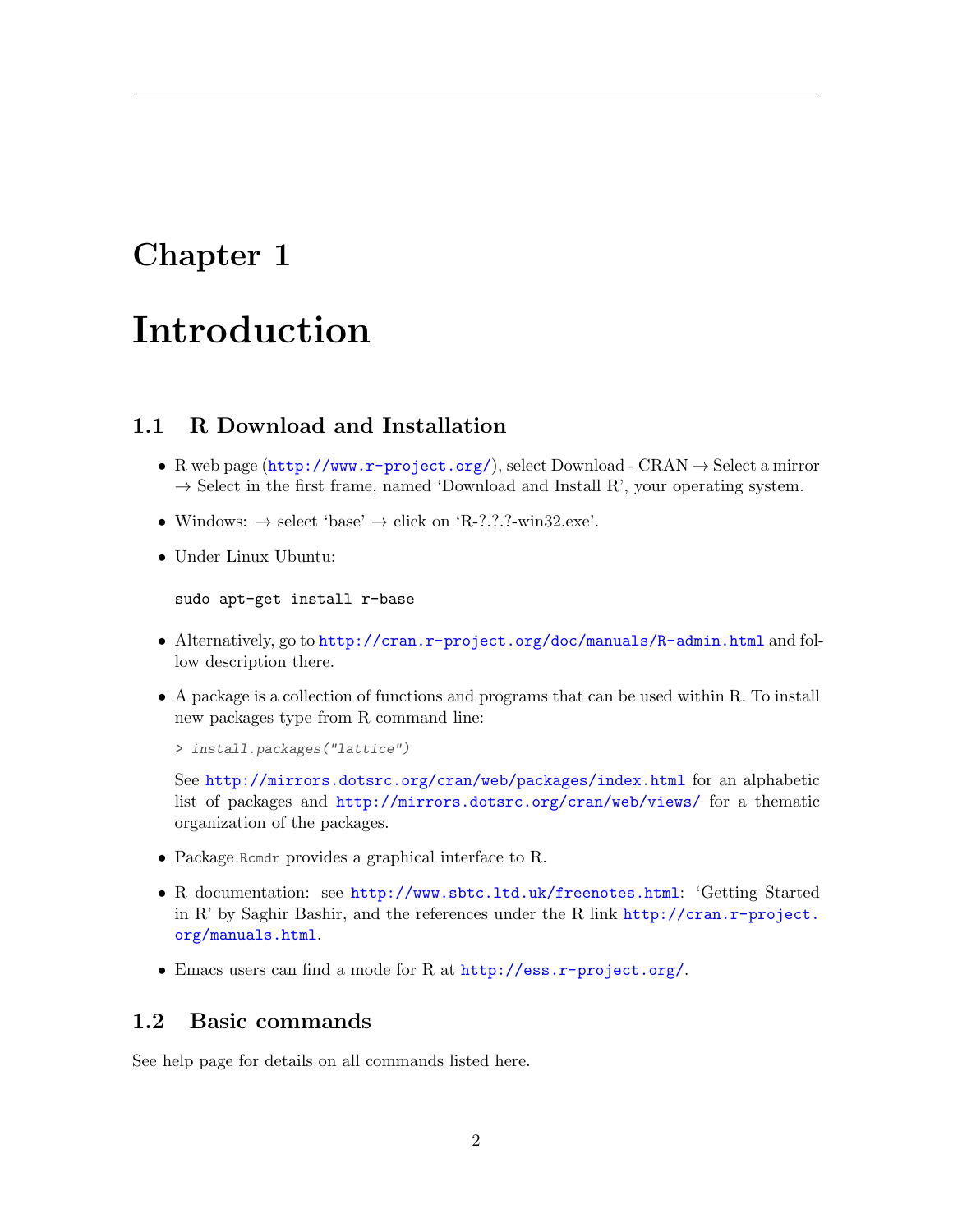#### 1.2.1 System, help and documentation commands

- R starts R from command line.
- library(Rcmdr) loads the Rcmdr package and starts graphical interface.
- q() quits your R session.
- ls() provides a list of objects in the current R workspace.
- options(width=120) determines the position of the line break in R output.
- ?plot a question mark followed by the name of the function opens the help page relative to that function.
- help.start() opens a browser with documentation.
- example(plot) calls one or more examples implemented for the function.
- demo(package.name) calls a demonstration for the functionality of the defined package.
- vignette(package="packagename",topic="name") opens a pdf document on the package, if provided by the maintainer.

#### 1.2.2 Data and operations

- read.table() and write.table() read and write from text file.
- load() and save() load and save R objects.
- source("myscript.r") loads and executes an R script.
- $\hat{\ }$ ,  $\frac{1}{2}$ ,  $\frac{1}{2}$ ,  $\frac{1}{2}$  operators for power, modulus and integer part of the division, respectively.
- c() function used to collect objects together into a vector, example:  $x \leq c(1,2,3)$

```
> c(A1 = 1, list(A2 = 1))$A1
[1] 1
$A2
\lceil 1 \rceil 1
```
- vector(), matrix(), array(), data.frame(), list() data structures. Tests or coercions can be done with is.data.frame(), as.data.frame(), respectively
- integer() double() data types. Can be queried or coerced with is.integer() and as.integer()
- str() head() tail() compactly displays the structure, head and tail of an arbitrary R object and a data.frame, respectively.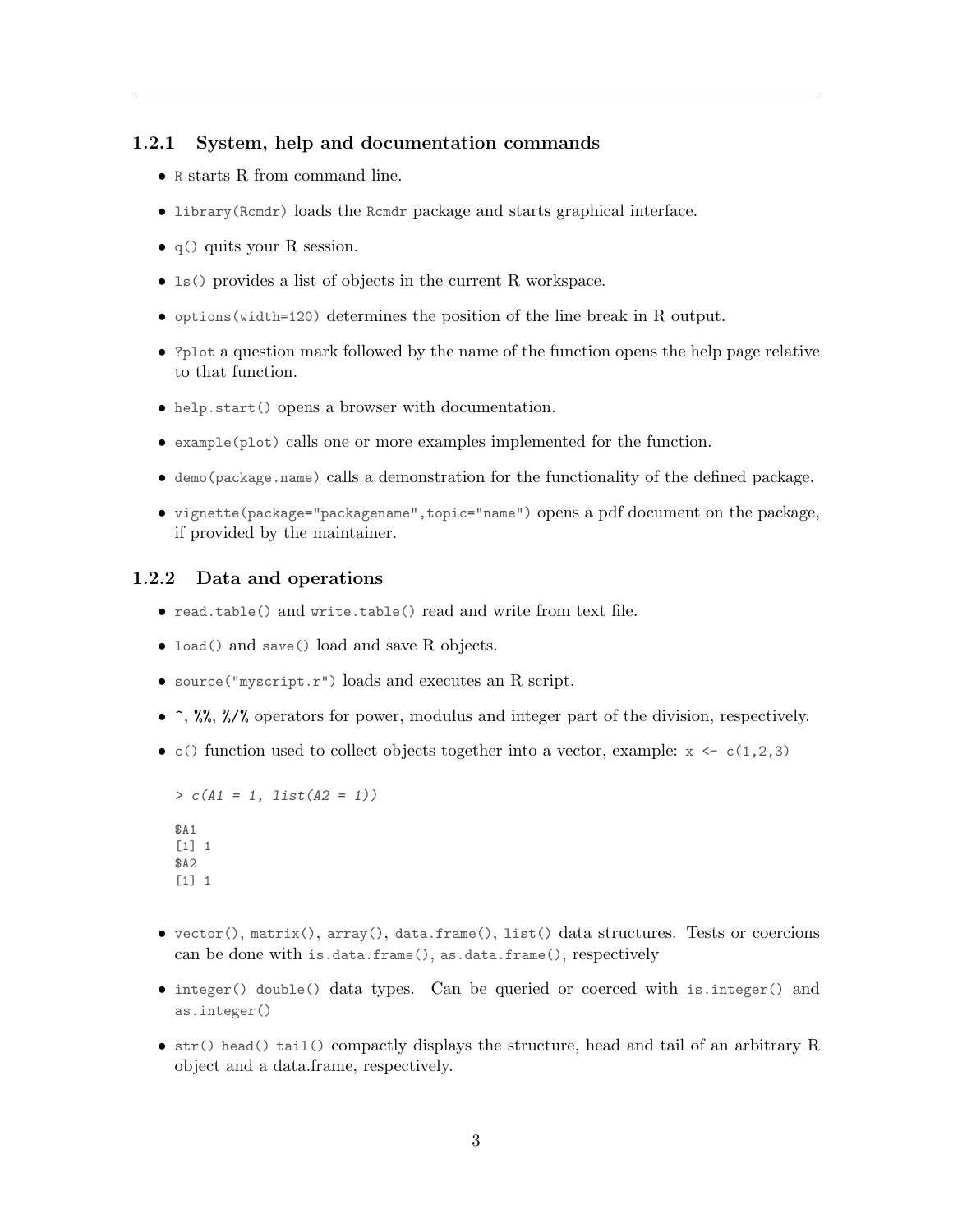- mean(). median(), sum(), var(), summary(), interquartile() range() compute sample statistics.
- $\bullet$  factor() offers an alternative way of storing character data. For example a *factor* can have four elements and two levels:

```
> algorithms <- c("greedy", "grasp", "greedy", "grasp")
> algorithms
[1] "greedy" "grasp" "greedy" "grasp"
> algorithms <- factor(algorithms)
> algorithms
[1] greedy grasp greedy grasp
Levels: grasp greedy
```
• Generate sequences of integers by:

```
> 1:12
[1] 1 2 3 4 5 6 7 8 9 10 11 12
> \text{seq}(1, 21, \text{ by } = 2)[1] 1 3 5 7 9 11 13 15 17 19 21
> rep(3, 12)
[1] 3 3 3 3 3 3 3 3 3 3 3 3
```
• Generate factors by specifying the pattern of their levels

```
> g1(2, 8, labels = c("Control", "Treat"))[1] Control Control Control Control Control Control Control Control Treat
[10] Treat Treat Treat Treat Treat Treat Treat
Levels: Control Treat
```
• expand.grid() creates a data frame from all combinations of factors

```
> (table <- expand.grid(algorithm = algorithms, instance = c("A",
     "B")))
```
algorithm instance 1 greedy A 2 grasp A 3 greedy A 4 grasp A<br>5 greedy B 5 greedy B<br>6 grasp B 6 grasp B<br>7 greedy B 7 greedy 8 grasp B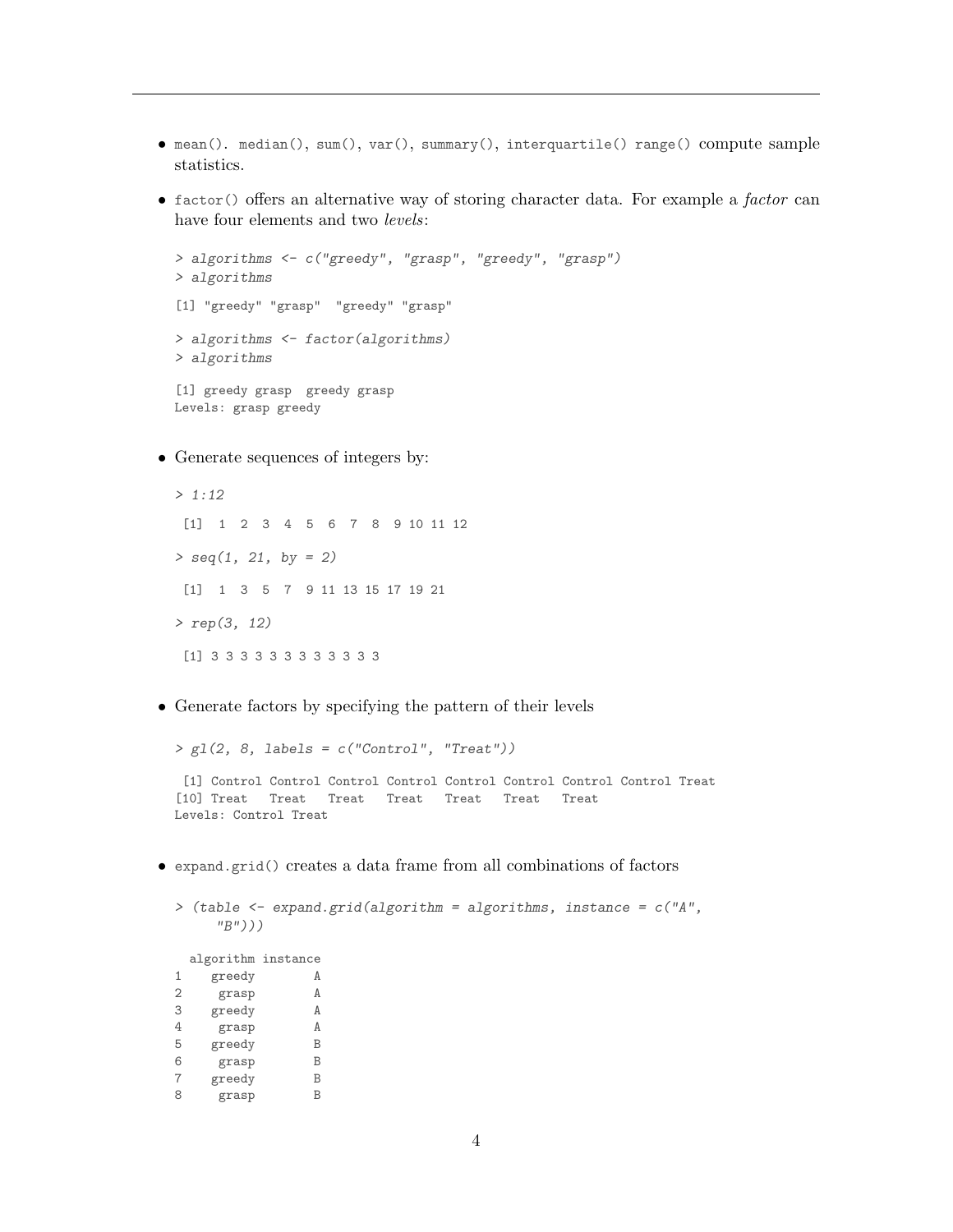<span id="page-3-0"></span> $\bullet$  paste(), substr() strsplit() work with strings. The first concatenates, the second returns substrings within two positions, the third splits strings. Example:

```
> colors <- c("red", "yellow", "green")
> paste(colors, "flowers")
[1] "red flowers" "yellow flowers" "green flowers"
> paste("several ", colors, "s", sep = "")
[1] "several reds" "several yellows" "several greens"
> paste("I like", colors, collapse = ", ")
[1] "I like red, I like yellow, I like green"
> substr(colors, 1, 2)
[1] "re" "ye" "gr"
> unlist(strsplit("a.b.c", "\\."))
[1] "a" "b" "c"
>sub("(.*)-(.*)-(.*)", "\\1", "a-b-c")[1] "a"
```
#### 1.2.3 Graphics

- plot(), lines(), points(), curve(), hist(), barplot(), boxplot(), graphics functions from the base installation
- par() lists and changes graphic setting
- colors() the colors available in R
- Graphics are device independent. Type ?device to see on which device they can be printed and how.
- dev.copy(dev=pdf,file='Rplot.pdf') copies the graphic in a pdf file. Remember to close the pipeline with dev.off()
- lattice and ggplot two packages for multivariate conditional plots. Try demo() on them for a demonstration of their facilities. The package lattice is thoroughly explained in reference [\[1\]](#page-8-0).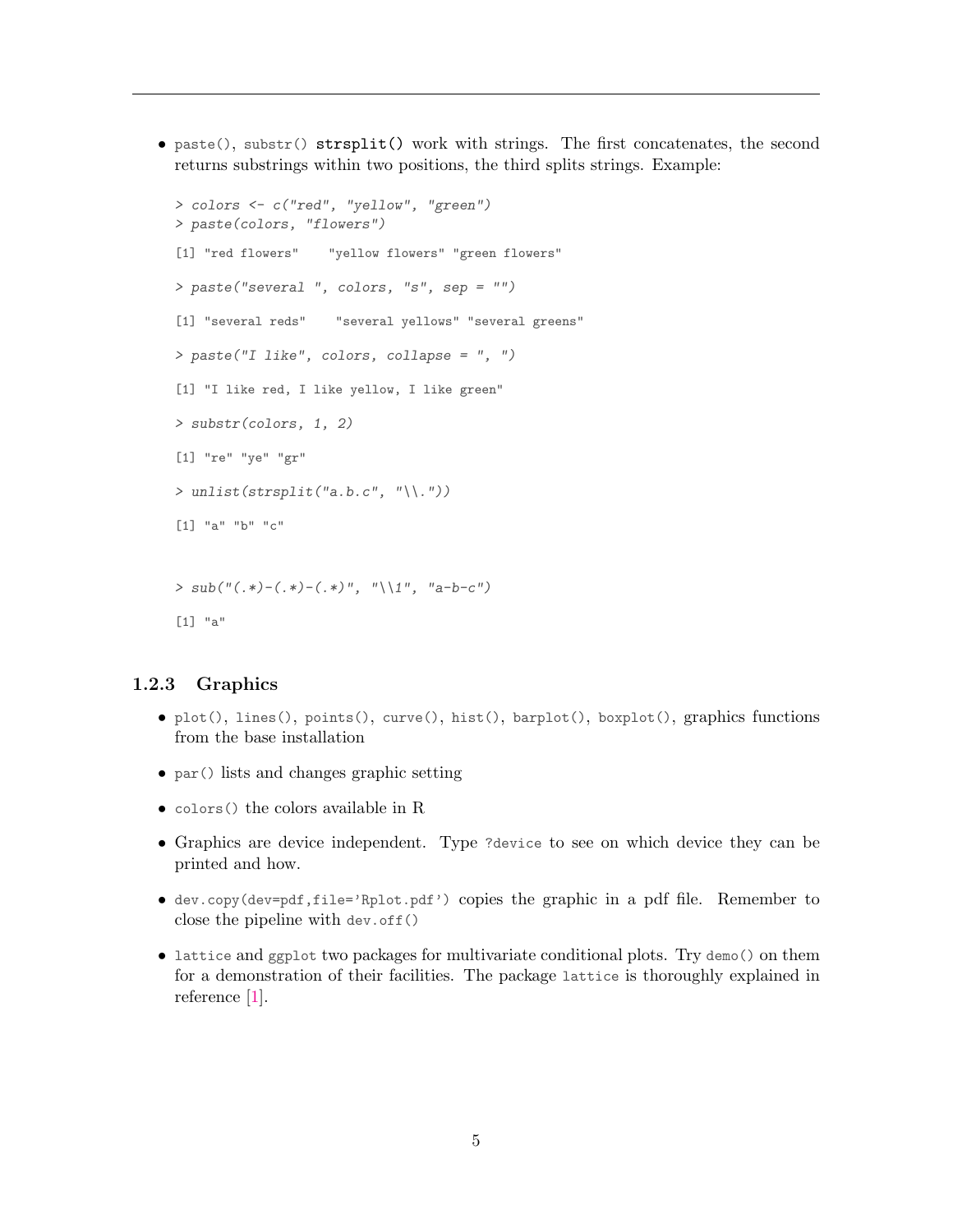#### 1.2.4 Data Manipulation and Reshaping Data

• stack, unstack, reshape and merge are useful functions for rearragging data.

```
> table$res \le runif(8, 0, 1)
 > reshape(table, timevar = "algorithm", idvar = "instance", direction = "wide")
  instance res.greedy res.grasp
 1 A 0.0649 0.866
 5 B 0.8833 0.385
 > tab \leq data.frame(instance = c("A", "B"), opt = c(1, 2))
 > merge(table, tab, by.x = "instance", by.y = "instance")
   instance algorithm res opt
 1 A greedy 0.0649 1
 2 A grasp 0.8659 1
 3 A greedy 0.1856 1
 4 A grasp 0.5507 1
 5 B greedy 0.8833 2
 6 B grasp 0.3849 2
 7 B greedy 0.5419 2<br>8 B grasp 0.0698 2
       8 B grasp 0.0698 2
• Function melt from package reshape:
```

```
> L \leftarrow c(t1 = list(table), t2 = list(table))> str(L, max. level = 2)List of 2<br>$ t1: 'data-frame':8 obs. of 3 variables:
  ..$ algorithm: Factor w/ 2 levels "grasp","greedy": 2 1 2 1 2 1 2 1
  ..$ instance : Factor w/ 2 levels "A","B": 1 1 1 1 2 2 2 2
 ..$ res : num [1:8] 0.0649 0.8659 0.1856 0.5507 0.8833 ...
  ..- attr(*, "out.attrs")=List of 2
 $ t2:'data.frame': 8 obs. of 3 variables:
 ..$ algorithm: Factor w/ 2 levels "grasp","greedy": 2 1 2 1 2 1 2 1
  ..$ instance : Factor w/ 2 levels "A","B": 1 1 1 1 2 2 2 2
 ..$ res : num [1:8] 0.0649 0.8659 0.1856 0.5507 0.8833 ...
  ..- attr(*, "out.attrs")=List of 2
> require(reshape)
> melt(L)algorithm instance variable value L1
1 greedy A res 0.0649 t1
2 grasp A res 0.8659 t1<br>3 greedy A res 0.1856 t1
3 greedy A res 0.1856 t1
4 grasp A res 0.5507 t1
5 greedy B res 0.8833 t1
6 grasp B res 0.3849 t1<br>
7 greedy B res 0.5419 t1<br>
8 grasp B res 0.0698 t1
7 greedy B res 0.5419 t1
8 grasp B res 0.0698 t1
```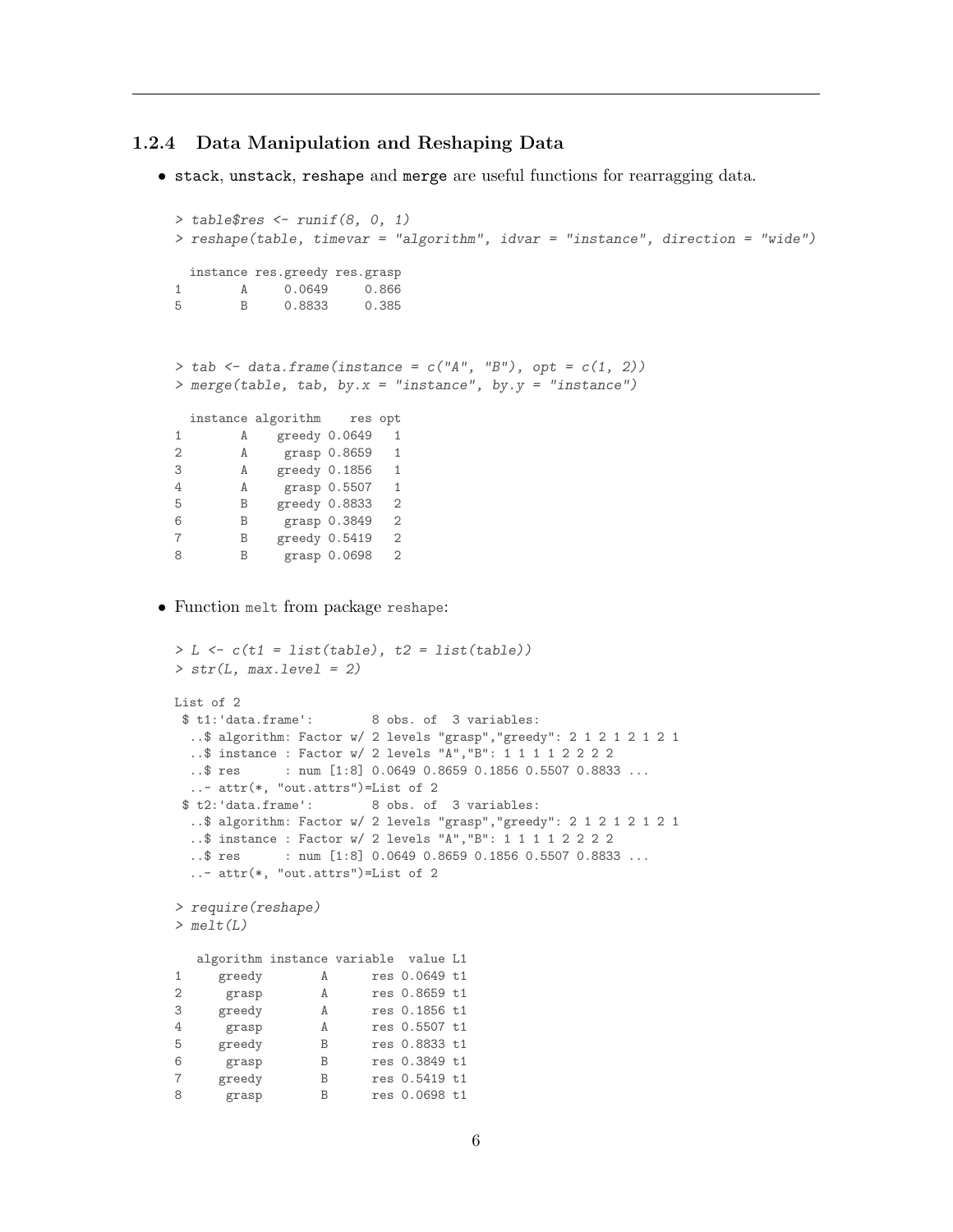<span id="page-5-0"></span>

| 9  | greedy | А | res 0.0649 t2 |  |
|----|--------|---|---------------|--|
| 10 | grasp  | А | res 0.8659 t2 |  |
| 11 | greedy | А | res 0.1856 t2 |  |
| 12 | grasp  | A | res 0.5507 t2 |  |
| 13 | greedy | B | res 0.8833 t2 |  |
| 14 | grasp  | B | res 0.3849 t2 |  |
| 15 | greedy | B | res 0.5419 t2 |  |
| 16 | grasp  | B | res 0.0698 t2 |  |

• which() returns the index of an element in a vector.

Example: which(!(colnames(table) %in% c("algorithm","instace")))

- which.min() returns the index of the minnmal element
- drop unused levels in factors

```
CHEUR.01<-subset(CHEUR, variability!="no")
CHEUR.01$variability <- CHEUR.01$variability[drop=TRUE]
```
• For rank transformations within instances:

```
D<-CHEUR.01
D$rank <- D$res
split(D$rank, D$inst) <- lapply(split(D$res, D$inst), rank)
tapply(D$rank, D$alg, median)
```
• package xtable provides a function to convert an R object into a LATEX or an HTML table.

```
> library(xtable)
> xtable(table)
% latex table generated in R 2.9.1 by xtable 1.5-5 package
% Mon Aug 31 19:41:09 2009
\begin{table}[ht]
\begin{center}
\begin{tabular}{rllr}
 \hline
& algorithm & instance & res \\
 \hline
1 & greedy & A & 0.64 \\
 2 & grasp & A & 0.91 \\
 3 & greedy & A & 0.83 \\
 4 & grasp & A & 0.03 \\
 5 & greedy & B & 0.98 \\
 6 & grasp & B & 0.97 \\
 7 & greedy & B & 0.63 \\
 8 & grasp & B & 0.31 \\
  \hline
\end{tabular}
\end{center}
\end{table}
```
• Sweave is a tool that allows to embed the R code in latex documents  $[2, 3]$  $[2, 3]$  $[2, 3]$ . It implements the literate programming concept.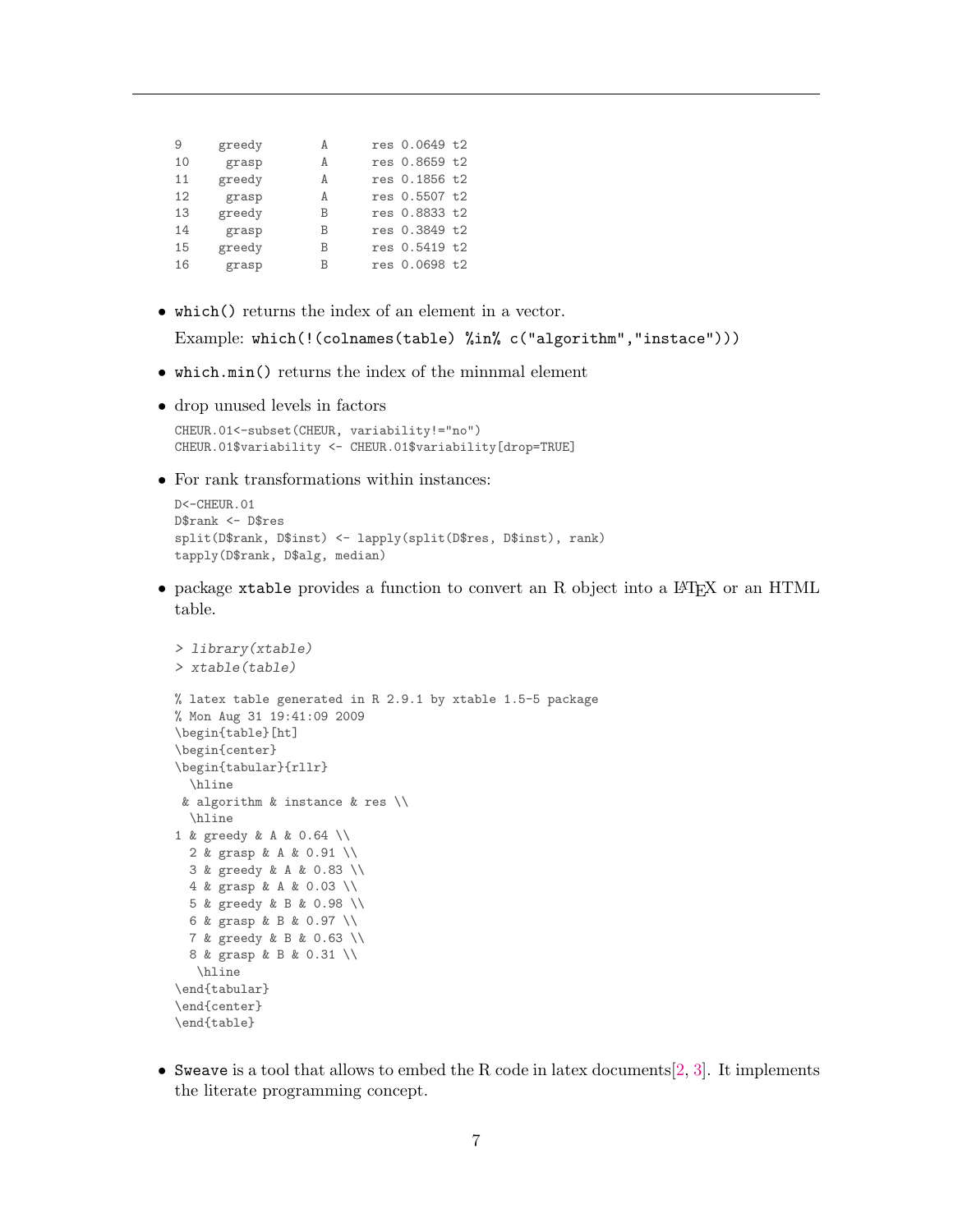### 1.3 Development Commands

- .libPaths() to check which paths are considered for loading libraries
- missing() tests whether a value was specified as an argument to a function.
- stopifnot() stops if one of a list of conditions is not true reporting an error with the first violated condition.
- debug() debugs a function. Q to exit debug mode.
- sessionInfo() prints version information about R and attached or loaded packages (see also Sys.getlocale())

```
\bullet > Sys.getpid()
```

```
[1] 24633
> getAnywhere("friedman.test")
A single object matching 'friedman.test' was found
It was found in the following places
 package:stats
 namespace:stats
with value
function (y, \ldots)UseMethod("friedman.test")
<environment: namespace:stats>
> methods("friedman.test")
[1] friedman.test.default* friedman.test.formula*
  Non-visible functions are asterisked
```
- prompt, promtData, package.skeleton create documentation for functions, data sets and packages, respectively.
- to interrupt where a problem arise, options(error=stop) options(error=recover), or to turn wanrings into erros options(warn=2).
- debug to proceed step by step
- browser() to stop exectution at that point and open debug mode
- if ( interactive() ) { ANSWER <- readline("Continue?") } stops and asks whether to continue
- R CMD build package, R CMD check package.tgz, R CMD INSTALL package.tgz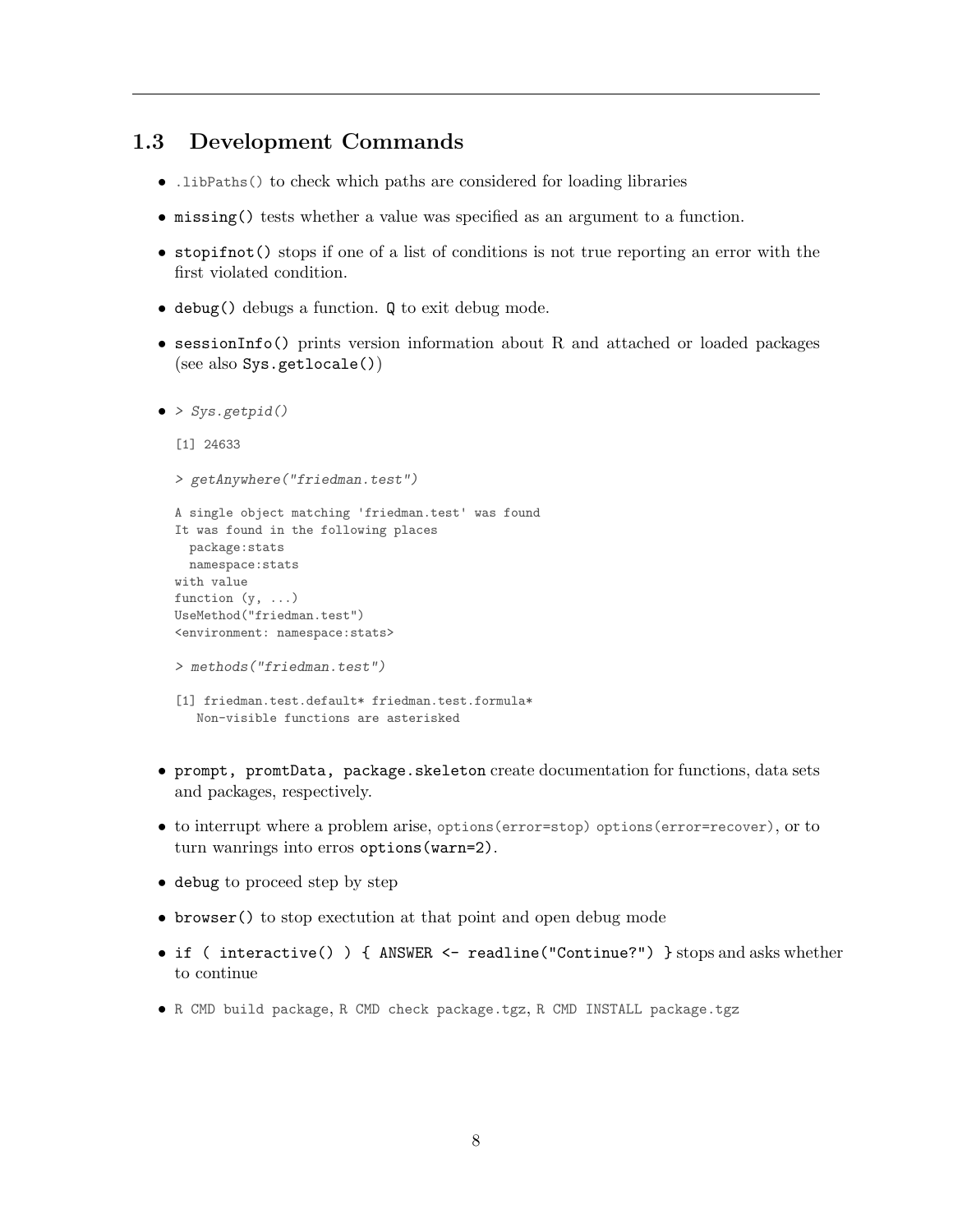## 1.4 Memory issues

- .Machine and .Platform variables holding information on the numerical characteristics of the machine and information on the platform on which R is running. Consult these for information such as the largest double or integer and the machine's precision. See also ?"Memory-limits"
- object.size() provides an estimate of the memory that is being used to store an R object.
- gc(verbose=TRUE) causes a garbage collection to take place and prints memory usage statistics